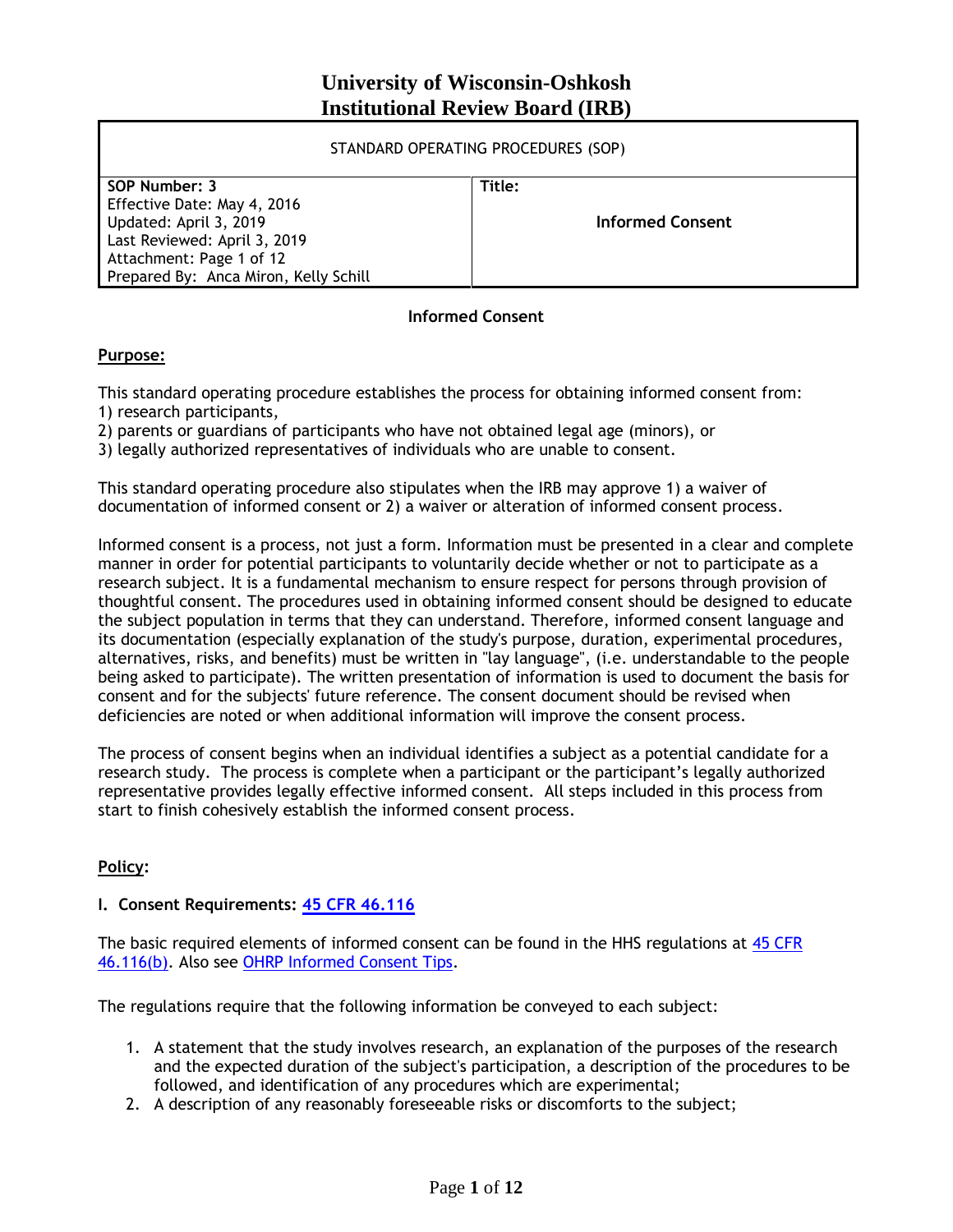- 3. A description of any benefits to the subject or to others which may reasonably be expected from the research;
- 4. A disclosure of appropriate alternative procedures or courses of treatment, if any, that might be advantageous to the subject;
- 5. A statement describing the extent, if any, to which confidentiality of records identifying the subject will be maintained;
- 6. For research involving more than minimal risk, an explanation as to whether any compensation and an explanation as to whether any medical treatments are available if injury occurs and, if so, what they consist of, or where further information may be obtained;
- 7. An explanation of whom to contact for answers to pertinent questions about the research and research subjects' rights, and whom to contact in the event of a research-related injury to the subject; and
- 8. A statement that participation is voluntary, refusal to participate will involve no penalty or loss of benefits to which the subject is otherwise entitled, and the subject may discontinue participation at any time without penalty or loss of benefits to which the subject is otherwise entitled.
- 9. One of the following statements about any research that involves the collection of identifiable private information or identifiable biospecimens (new under Revised Common Rule):
	- (i) A statement that identifiers might be removed from the identifiable private information or identifiable biospecimens and that, after such removal, the information or biospecimens could be used for future research studies or distributed to another investigator for future research studies without additional informed consent from the subject or the legally authorized representative, if this might be a possibility; OR
	- (ii) A statement that the subject's information or biospecimens collected as part of the research, even if identifiers are removed, will not be used or distributed for future research studies.

#### **In addition, the following consent requirements became effective January 21, 2019, per the Revised Common Rule:**

- A summary/executive statement at the beginning of the consent including key information; see the new updated UWO IRB Consent Templates on <https://uwosh.edu/sponsoredprograms/irb/forms/>
- The consent document should be concise, focused, and organized to facilitate comprehension
- The researcher should provide participants with opportunity to obtain a copy of the consent form, even for online studies
- Posting of clinical trial consent for research conducted or supported by a Common Rule Department or Agency (i.e., NIH, NSF, DOE) on a publicly available federal website designated as repository (ClinicalTrials.gov or designated docket folder on Regulations.gov Docket ID: HHS-OPHS-2018-0021). For a current listing of Federal Departments or Agencies that follow the Common Rule, see: [https://www.hhs.gov/ohrp/regulations-and](https://www.hhs.gov/ohrp/regulations-and-policy/regulations/common-rule/index.html)[policy/regulations/common-rule/index.html](https://www.hhs.gov/ohrp/regulations-and-policy/regulations/common-rule/index.html)
	- Under the revised Common Rule, the term "clinical trial" refers to research studies in which one or more human subjects are prospectively assigned to one or more interventions to evaluate the effects of the intervention on biomedical or behavioral health-related outcomes. For such studies, one IRB-approved version of a consent form that has been used to enroll participants must be posted after recruitment closes, and no later than 60 days after the last study visit. Federal departments or agencies may permit or require redactions as appropriate.
- No consent is needed for data screening/prescreening to determine eligibility for recruitment

# **II. Additional Consent Elements: 45 CFR 46.116(b)**

When determined to be appropriate by the Institutional Review Board (IRB), subjects must be provided with one or more of the following additional elements of information during the informed consent process (see  $\frac{45}{15}$  CFR 46.116(b)):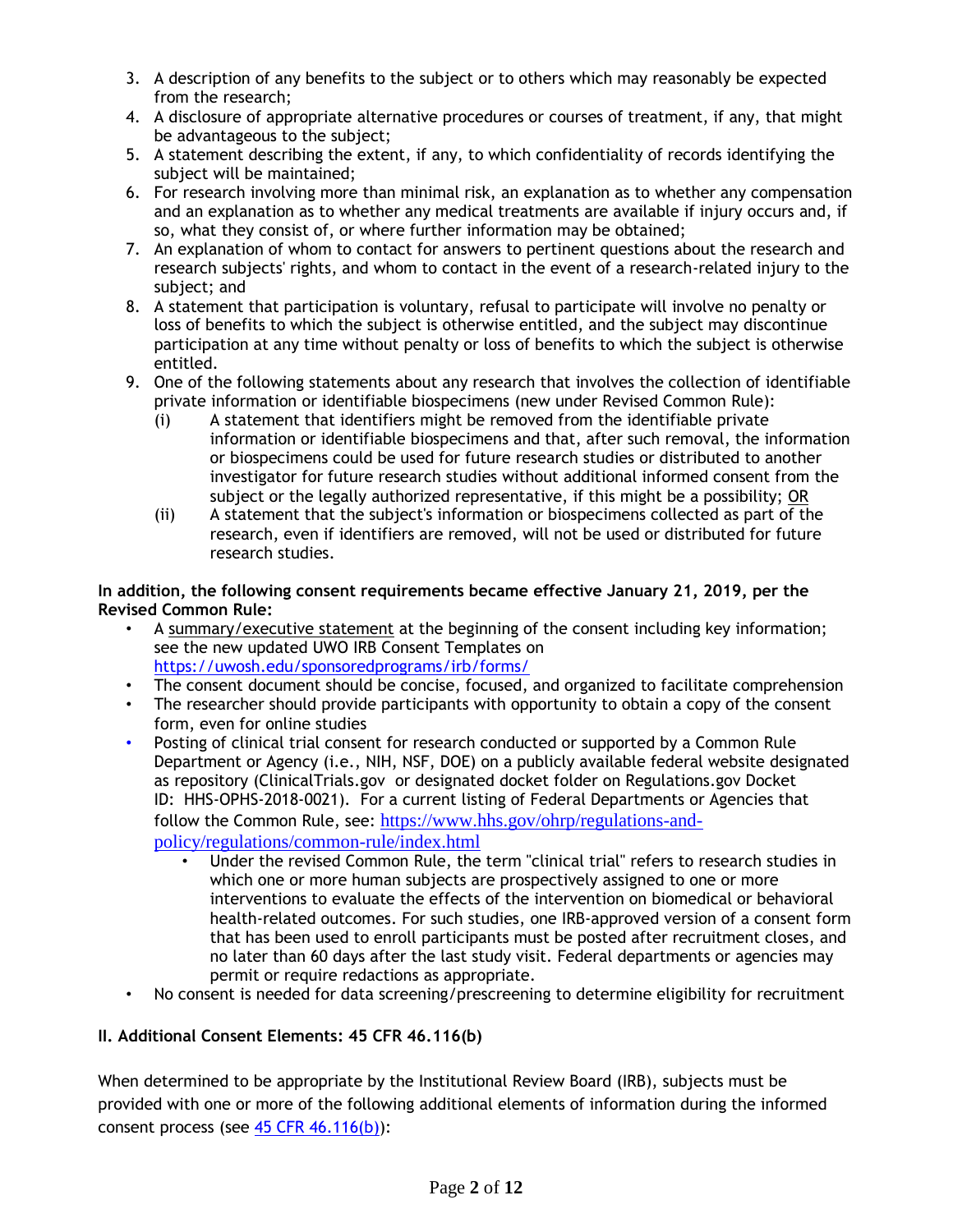- 1. a statement that the particular treatment or procedure may involve risks to the subject (or to the embryo or fetus, if the subject is or may become pregnant) which are currently unforeseeable;
- 2. anticipated circumstances under which the subject's participation may be terminated by the investigator without regard to the subject's consent;
- 3. any additional costs to the subject that may result from participation in the research;
- 4. the consequences of a subject's decision to withdraw from the research and procedures for orderly termination of participation by the subject;
- 5. a statement that significant new findings developed during the course of the research which may relate to the subject's willingness to continue participation will be provided to the subject; and
- 6. the approximate number of subjects involved in the study
- 7. a statement that the subject's biospecimens (even if identifiers are removed) may be used for commercial profit and whether the subject will or will not share in this commercial profit; (new under Revised Common Rule)
- 8. a statement regarding whether clinically relevant research results, including individual research results, will be disclosed to subjects, and if so, under what conditions; (new under Revised Common Rule) and
- 9. for research involving biospecimens, whether the research will (if known) or might include whole genome sequencing (i.e., sequencing of a human germline or somatic specimen with the intent to generate the genome or exome sequence of that specimen). (new under Revised Common Rule)

It is up to the IRB to determine in a particular instance whether some or all of the above additional elements must be included as part of the informed consent process for a particular study. The IRB should make this determination based on the nature of the research and its knowledge of the local research context. If the IRB determines that additional elements are appropriate to the research study, this additional information should be considered just as essential as the eight basic elements of informed consent described in the HHS regulations at  $45$  CFR  $46.116(a)$ .

Furthermore, an IRB may require additional information beyond the [basic](http://www.hhs.gov/ohrp/regulations-and-policy/guidance/faq/basic-elements-of-informed-consent/index.html) and additional elements be given to subjects during the informed consent process, when in the IRB's judgment the additional information would meaningfully add to the protection of the rights and welfare of the subjects [45 CFR](http://www.hhs.gov/ohrp/regulations-and-policy/regulations/45-cfr-46/index.html#46.109)  [46.109\(b\).](http://www.hhs.gov/ohrp/regulations-and-policy/regulations/45-cfr-46/index.html#46.109) The IRB may also require that additional information be presented in the consent process to comply with institutional policy and local law.

# **III. Documentation of Informed Consent: 45 CFR 46.117**

- 1. Informed consent shall be documented under [45 CFR 46.117](http://www.hhs.gov/ohrp/regulations-and-policy/regulations/45-cfr-46/index.html#46.117) by the use of a written consent form approved by the IRB, and signed by the subject or the subject's legally authorized. A copy shall be given to the person signing the form. (Note: An exception is provided in 46.117 paragraph c, see below Part IV. Waiver of Requirement for Documentation of Consent)
- 2. The consent form may be either of the following:
	- a. **Standard Written Consent Form**: A written consent document that embodies the elements of informed consent required by §46.116. This form may be read to the subject or the subject's legally authorized representative, but in any event, the investigator should give either the subject or the representative adequate opportunity to read it before it is signed.
		- Electronic Signature: Standard Written Consent can be presented to the participant in an electronic format. 46.117(a) under the revised common rule, now specifically allows electronic signatures and specifies that a written copy must be given to the person signing the consent form.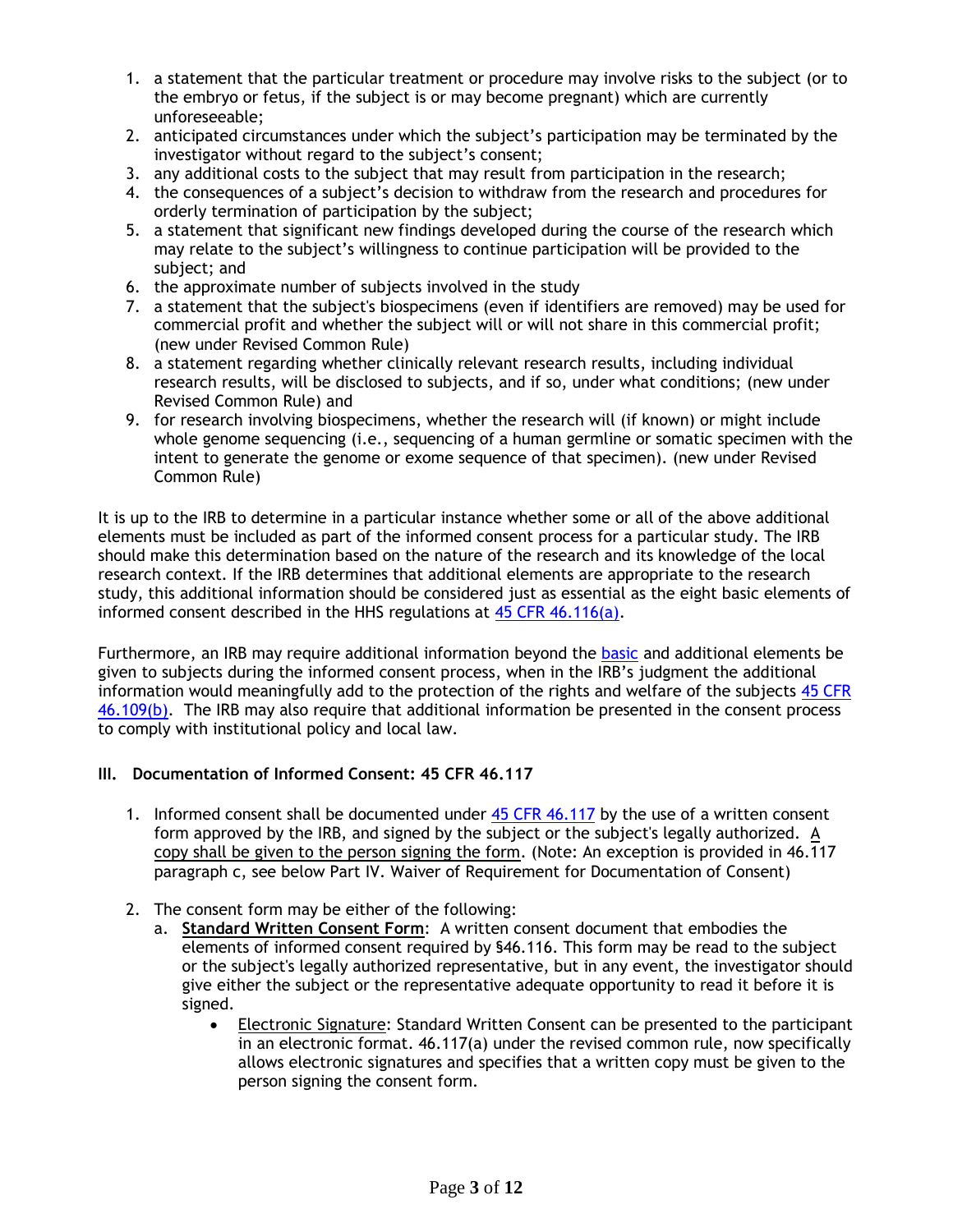- **According to [OHRP FAQs,](https://www.hhs.gov/ohrp/regulations-and-policy/guidance/faq/informed-consent/index.html) electronic signature of the document is allowed if** such signatures are legally valid within the jurisdiction where the research is to be conducted.
- OHRP does not mandate a specific method of electronic signature. Rather, OHRP permits IRBs to adopt such technologies for use as long as the IRB has considered applicable issues such as how the electronic signature is being created, if the signature can be shown to be legitimate, and if the consent or permission document can be produced in hard copy for review by the potential subject. One method of allowable electronic signatures in some jurisdictions is the use of a secure system for electronic or digital signature that provides an encrypted identifiable "signature." If properly obtained, an electronic signature can be considered an "original" for the purposes of recordkeeping.
- b. **Short Form with Oral Presentation**: A short form written consent document, stating that the elements of informed consent required by §46.116 have been presented **orally** to the subject or the subject's legally authorized representative. When this method is used, there shall be a **witness** to the oral presentation. Also, the IRB shall approve a **written summary** of what is to be said to the subject or the representative. Only the short form itself is to be signed by the subject or the representative. However, the witness shall sign both the short form and a copy of the summary, and the person actually obtaining consent shall sign a copy of the summary. A copy of the summary shall be given to the subject or the representative, in addition to a copy of the short form. Additional information on the short form method and a sample short form template can be found on [OHRP's website](https://www.hhs.gov/ohrp/regulations-and-policy/guidance/obtaining-and-documenting-infomed-consent-non-english-speakers/index.html).

### **IV. Waiver of Requirement for Documentation of Consent**: **45 CRF 46.117 (c)**

An IRB may waive the requirement for the investigator to **obtain a signature** on the consent form for some or all subjects under  $45$  CFR  $46.117$  (c), if it finds either:

a. That the only record linking the subject and the research would be the consent document, and the **principal risk** would be potential harm resulting from a breach of confidentiality. Each subject will be asked whether the subject wants documentation linking the subject with the research, and the subject's wishes will govern; OR

b. That the research presents **no more than minimal risk** of harm to subjects, and involves no procedures, for which written consent is normally required outside of the research context. c. It is not the cultural norm for subjects to sign such documents, and the IRB determines the research is no more than minimal risk and an alternative documentation mechanism is used for documenting informed consent. (New under revised common rule)

"Waivers of documentation" only mean that no signature is obtained; it is still good research practice to document (record) occurrence of the consent process and that the subject agreed to participate in the research.

In cases in which the documentation of consent with signature is waived, the researcher must present (verbally, written, electronically) all required elements of consent to the participant. UW Oshkosh IRB recommends as a best practice that researchers provide prospective participants with an Information Sheet about the research which contains the required elements of consent.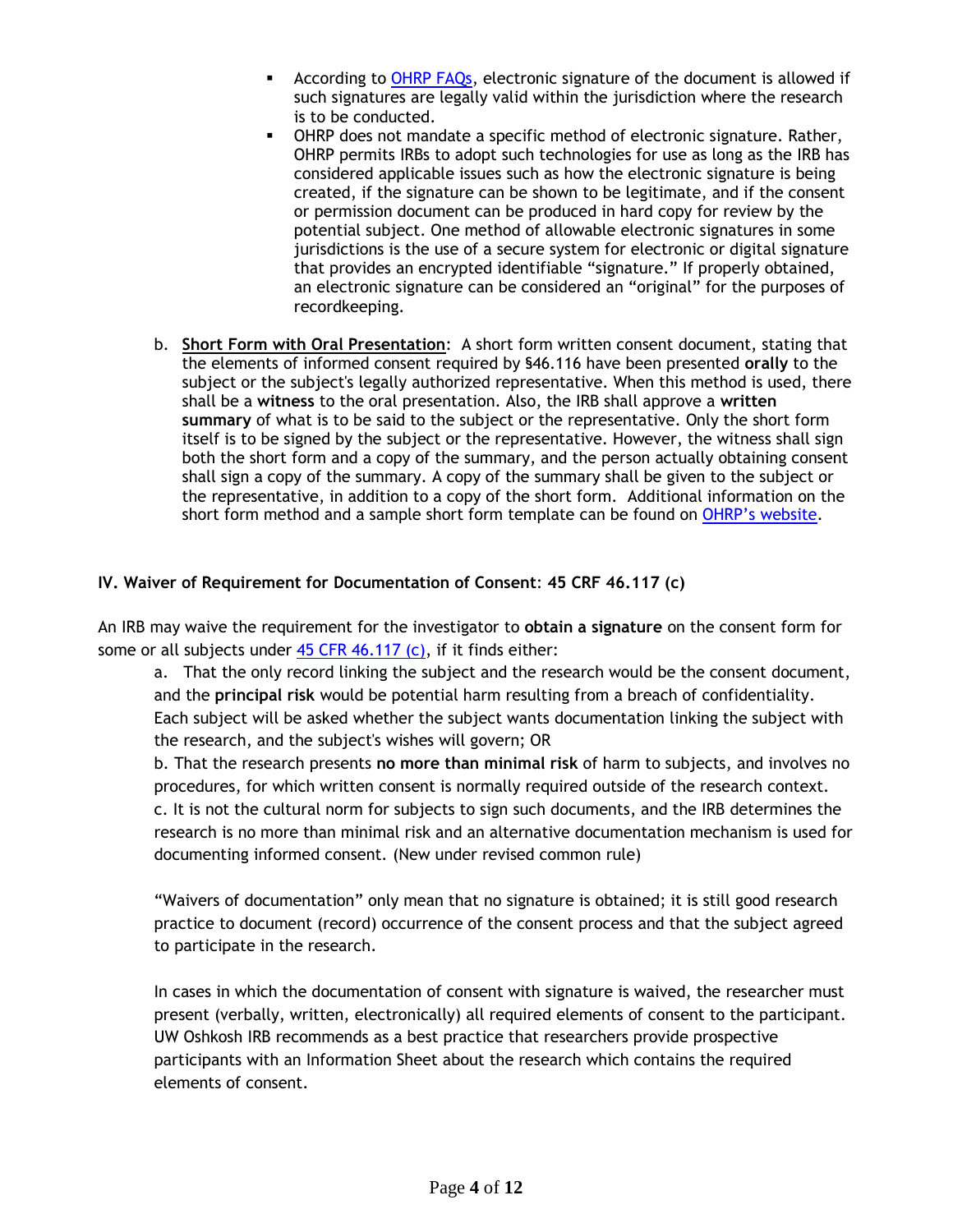### **V. IRB Latitude to Approve a Consent Procedure that Alters or Waives some or all of the Elements of Consent (45 CFR 46.116)**

There are circumstances under which the regulations give IRBs authority to waive or alter the required elements of the consent process. The IRB's authority to waive or alter the consent process is described in section  $45$  CFR 46.116 (e), (f) of the federal regulations.

- 1. The first waiver authority is applicable only to research activities designed to study certain aspects of public benefit or service programs; provided **both** of the following conditions under [45 CFR 46.116\(e\)](http://www.hhs.gov/ohrp/humansubjects/guidance/45cfr46.html#46.116) are met:
	- a. The research or project to be conducted is subject to approval of state or local government officials and is designed to study, evaluate or otherwise examine: 1) Public benefit or service programs; 2) Procedures for obtaining benefits or services under those programs; 3) Possible changes in or alternatives to those programs or procedures; or 4)Possible changes in methods or levels of payment for benefits or services under those programs; and
	- b. The research could not be practicably carried out without the waiver or alteration

Note: The subjects may belong to a vulnerable population

- 2. The second waiver authority is for research in general. An example of an alteration of informed consent required elements would be a study involving deception. An example of a complete waiver of the informed consent process may be an internet-based or online study when all of the below conditions are met. This second waiver authority is described at [45 CFR](http://www.hhs.gov/ohrp/humansubjects/guidance/45cfr46.html#46.116)  [46.116\(f\),](http://www.hhs.gov/ohrp/humansubjects/guidance/45cfr46.html#46.116) provided **all applicable criteria** are met:
	- a. The research involves no more than minimal risk to the subjects
	- b. The waiver or alteration will not adversely affect the rights and welfare of the subjects
	- c. The research could not practicably be carried out without the waiver or alteration; and
	- d. Whenever appropriate, the subjects will be provided with additional pertinent information after participation.
	- e. If the research involves using identifiable biospecimens, the research could not practicably be carried out without using such information or biospecimens in an identifiable format. (New under revised Common Rule)
		- i. The purpose of this additional criterion is that if the research could be done using non-identifiable information, then that is what should be done. In these cases, researchers shouldn't be using identifiable information because it increases the risk of breaches of privacy or confidentiality.

#### Screening, Recruiting, or Determining Eligibility [45 CRR 46.116 \(g\)](https://www.law.cornell.edu/cfr/text/45/46.116) :

Under the revised Common Rule, an IRB may approve a proposal for the investigator to obtain information or biospecimens to screen, recruit, or determine eligibility of prospective subjects for a research study without informed consent. In other words, the revised Common Rule removes the pre-2018 Common Rule requirement for an IRB to approve a waiver of informed consent for these types of activities. This is applicable if (1) the information is obtained through oral or written communication with the subject or the subject's legally authorized representative, or (2) identifiable private information or identifiable biospecimens are obtained by accessing records or stored identifiable biospecimens. This change harmonizes with FDA.

# **VII. Special Consent Requirements: Additional Protections for Children Involved as Subjects in Research under 45 CFR 46 Subpart D**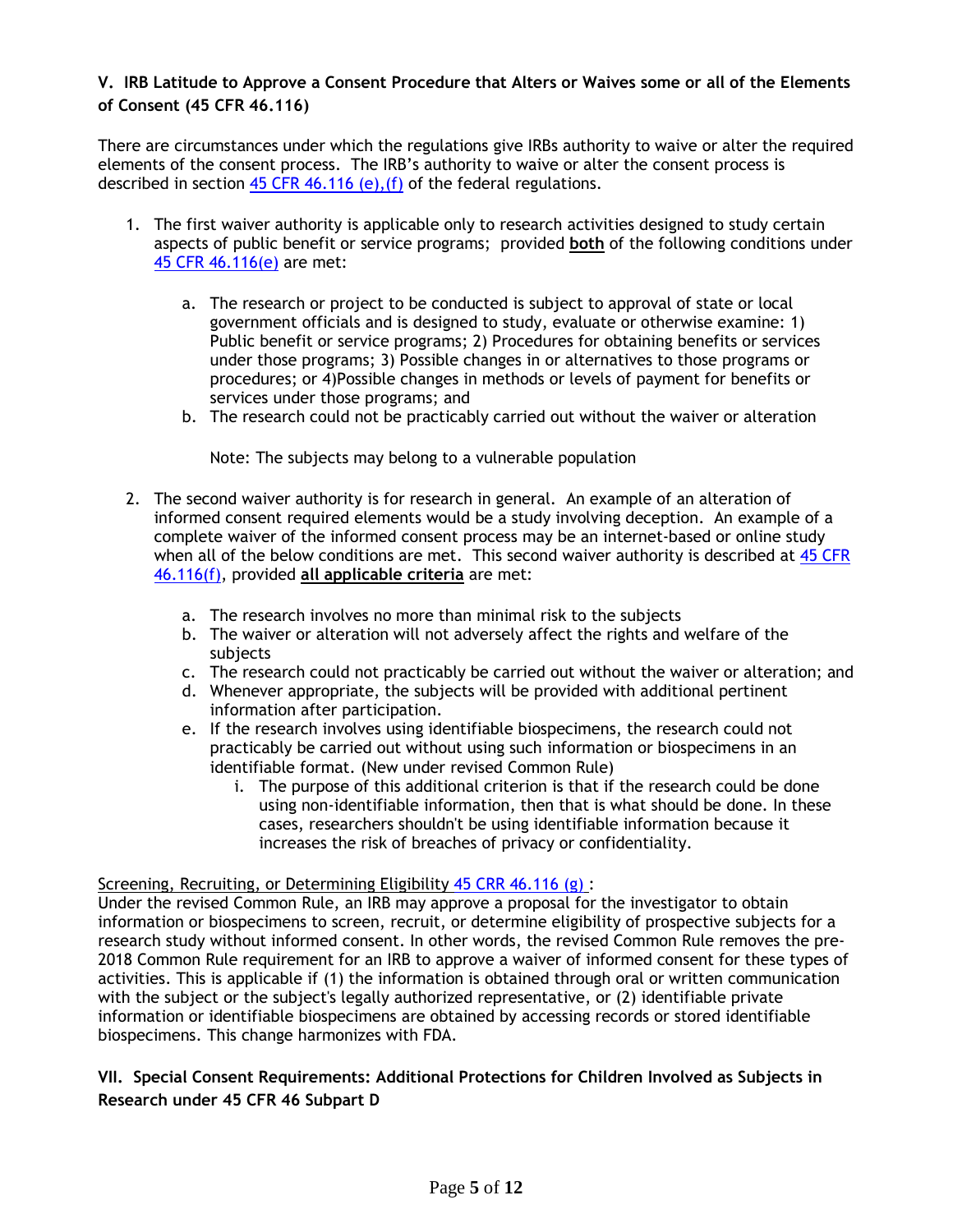# 2. **Obtaining Parental Permission and Assent from Minors** (45 CFR 46.408)

Regulations provided under [45 CFR 46.408](http://www.hhs.gov/ohrp/regulations-and-policy/regulations/45-cfr-46/index.html#46.408) state the requirements needed for permission by parents or guardians and for assent by children. Parental permission should be obtained prior to assenting children to participate in a research activity. Research involving minors requires the PI to obtain documented, signed permission from parents allowing their child to participate in research activities (following Consent Requirements outlined in Part I of this SOP) unless waived by the IRB in accord with 45 CFR 46.116 of Subpart A. The IRB shall determine that adequate provisions are made for soliciting the assent of the child, when in the judgement of the IRB the children are capable of providing assent.

#### 3. **Requirements for Permission by Parents or Guardians and for Assent by Children:** [45 CFR](http://www.hhs.gov/ohrp/regulations-and-policy/regulations/45-cfr-46/index.html#46.408)  [46.408](http://www.hhs.gov/ohrp/regulations-and-policy/regulations/45-cfr-46/index.html#46.408)

- a. In addition to the determinations required under other applicable sections of this subpart, the IRB shall determine that adequate provisions are made for soliciting the assent of the children, when in the judgment of the IRB the children are capable of providing assent. In determining whether children are capable of assenting, the IRB shall take into account the ages, maturity, and psychological state of the children involved. This judgment may be made for all children to be involved in research under a particular protocol, or for each child, as the IRB deems appropriate.
- b. In addition to the determinations required under other applicable sections of this subpart, the IRB shall determine, in accordance with and to the extent that consent is required by §46.116 of Subpart A, that adequate provisions are made for soliciting the permission of each child's parents or guardian. Where parental permission is to be obtained, the IRB may find that the permission of one parent is sufficient for research to be conducted under [45 CFR 46.404](http://www.hhs.gov/ohrp/code-federal-regulations.html#46.404) or [45 CFR 46.405.](http://www.hhs.gov/ohrp/code-federal-regulations.html#46.405) Where research is covered by [45 CFR 46.406](http://www.hhs.gov/ohrp/code-federal-regulations.html#46.406) and [45 CFR 46.407](http://www.hhs.gov/ohrp/code-federal-regulations.html#46.407) and permission is to be obtained from parents, both parents must give their permission unless one parent is deceased, unknown, incompetent, or not reasonably available, or when only one parent has legal responsibility for the care and custody of the child.
- c. In addition to the provisions for waiver contained in §46.116 of subpart A, if the IRB determines that a research protocol is designed for conditions or for a subject population for which parental or guardian permission is not a reasonable requirement to protect the subjects (for example, neglected or abused children), it may waive the consent requirements in Subpart A of this part and paragraph (b) of this section, provided an appropriate mechanism for protecting the children who will participate as subjects in the research is substituted, and provided further that the waiver is not inconsistent with federal, state, or local law. The choice of an appropriate mechanism would depend upon the nature and purpose of the activities described in the protocol, the risk and anticipated benefit to the research subjects, and their age, maturity, status, and condition.
- d. Permission by parents or guardians shall be documented in accordance with and to the extent required by §46.117 of subpart A.
- e. When the IRB determines that assent is required, it shall also determine whether and how assent must be documented.

### 4. **Assent of Child**:

Age, maturity and psychological state should all be taken into account when determining if a child is able to assent. When assent is required, the PI must describe in the protocol how assent will be obtained and where it will be documented. Assent may be obtained with a written document or verbally. When assent is obtained, the PI will provide the minor with a written document at an appropriate age and reading level for the child or provide a verbal explanation of the study. The study should information should be explained in terms simple enough for the minor(s) to understand. The PI will allow time for the minor to ask questions and for the PI to answer the questions about anything that is not clear.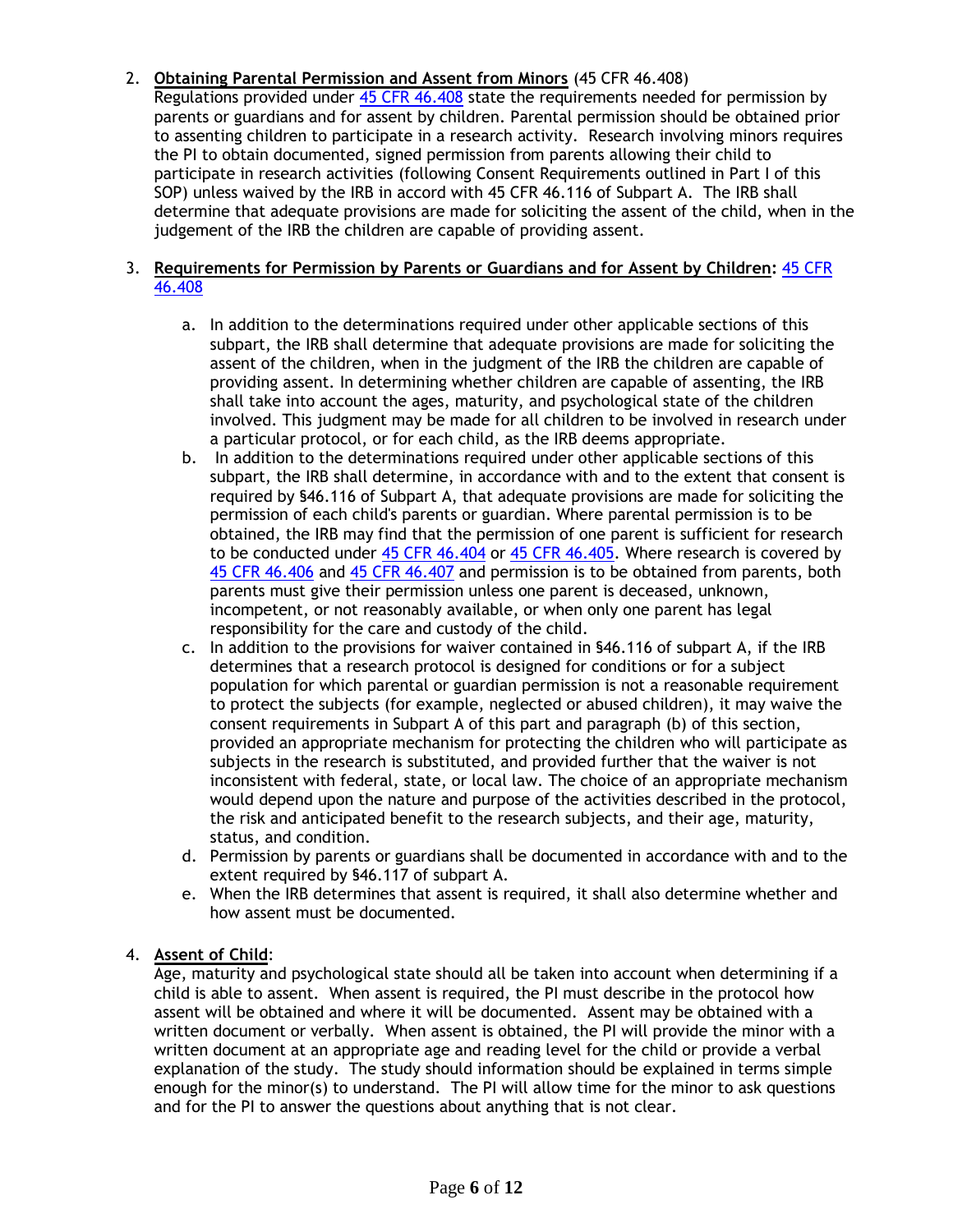Information that should be included on the assent form should be written or explained to the extent that the child is able to understand it. The PI should provide the following information when obtaining assent:

- a. What the participant is being asked to do
- b. What the risks are likely to be
- c. What benefits there might be
- d. That participation is entirely voluntary
- e. A statement of what the research is about

#### 5. **Waiver of Assent**

The Institutional Review Board (IRB) is responsible for deciding whether child assent is required in proposed research activities. The IRB should require child assent unless it can be appropriately waived, or if the child is not capable of providing assent. The regulations at [45](http://www.hhs.gov/ohrp/regulations-and-policy/regulations/45-cfr-46/index.html#46.408)   $CFR$  46.408(a) identify three types of circumstances where the IRB may determine that waiver of children's assent is appropriate:

- a. if the capability of some or all of the children is so limited that they cannot reasonably be consulted;
- b. if the intervention or procedure involved in the research holds out the prospect of direct benefit to the health or well-being of the children and is available only in the context of the research.
- c. if the research meets the same conditions as those for waiver or alteration of informed consent in research involving adults, as specified in the regulations at either [45 CFR](http://www.hhs.gov/ohrp/regulations-and-policy/regulations/45-cfr-46/index.html#46.116(c))  [46.116\(c\)](http://www.hhs.gov/ohrp/regulations-and-policy/regulations/45-cfr-46/index.html#46.116(c)) or [45 CFR 46.116\(d\).](http://www.hhs.gov/ohrp/regulations-and-policy/regulations/45-cfr-46/index.html#46.116(d))

#### 6. **Special Considerations Regarding Obtaining Consent or Assent of Child**

According to the Protection of Pupil Rights Amendment (PPRA), parents/legal guardians have the right to inspect surveys given to their children under 18 and provide active consent when the surveys contain "protected information." There are 8 types of protected information:

- a. Political affiliations of student or student's parent;
- b. Mental or psychological problems of student or student's family;
- c. Sex behavior or attitudes;
- d. Illegal, anti-social, self-incriminating or demeaning behavior;
- e. Critical appraisals of others with whom students have close family relationships;
- f. Legally recognized privileged or analogous relationships;
- g. Religious practices, affiliations or beliefs of student or student's parent;
- h. Income

Parents/legal guardians have the right to inspect the survey and then grant consent to their child participation, under two conditions:

- When the surveys are funded in whole or in part by the U.S. Department of Education.
- When the surveys are funded by sources other than the U.S. Department of Education and that are administered or distributed by educational institutions that receive funds from any Department of Education program (i.e., public elementary and secondary schools and some private schools).

#### **VIII. Consent Process**

Obtaining informed consent is more than just having a participant provide their signature for the PI. The entire informed consent process consists of the exchange of appropriately-explained information between the research team and the potential participant(s), allowing the potential participants adequate time to review and process the presented information, and to ask questions as necessary; and having the individual provide their voluntary agreement to take part in the study. The regulations for the protection of human subjects require that informed consent by presented "in a language understandable to the subject".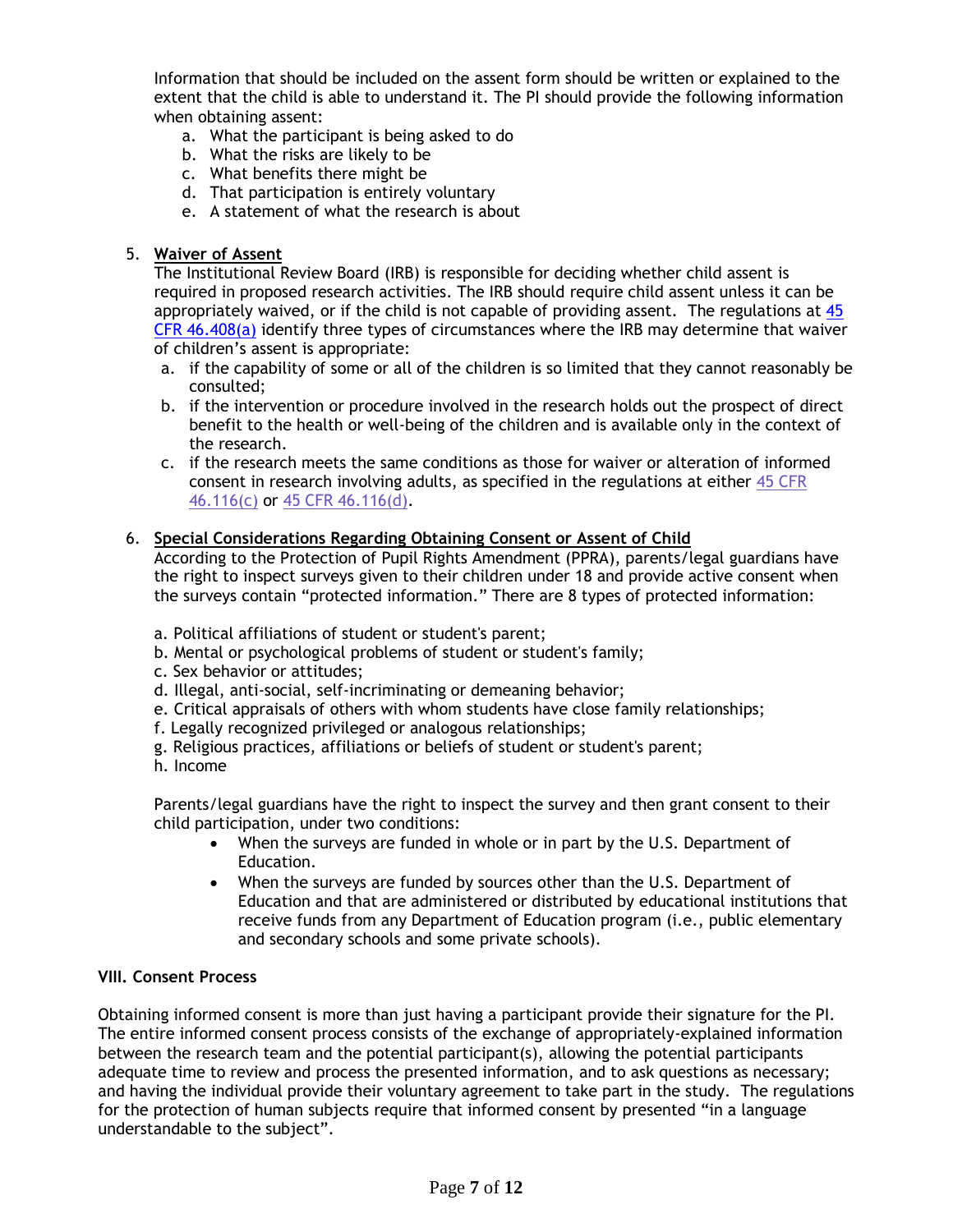# Definitions:

- Participant: An adult capable of assenting or consenting to be in a study.
- Investigator: An individual approved by the IRB to obtain informed consent for the specific protocol. This may include the Principal Investigator, Co-PI, or research personnel. These individuals must be listed on the approved protocol.
- Legally Authorized Representative (LAR): a person authorized by statute or court appointment to make decisions on behalf of another, in this case, on behalf of the participant; or one or both biological or adoptive parents when the participant is a minor. The LAR is not considered a participant of the study. Under the New Rule, the definition of legally authorized representative now adds specific authorization to use institutional policy when there is no applicable law (state statute or regulation, case law, or an opinion of a state attorney general) that addresses this issue. When there is not an applicable law, this change allows policies that are in place in a non-research context (for example, clinical context) to be used to determine who may serve as a legally authorized representative at an institution.
- Witness: An individual who attends the informed consent process if the participant or their legally authorized representative cannot read or is a non-English speaker. The impartial witness reads the informed consent form and any other written information supplied to the participant.
- Impartial witness: Similar to a witness except that the impartial witness will not have any relation to the participant(s) and will not be part of the research team.
- Risk: Minimal risk means that the probability and magnitude of harm or discomfort anticipated in the research are not greater in and of themselves than those ordinarily encountered in daily life or during the performance of routine physical or psychological examinations or tests. Risks most commonly encountered in research may be physical, social, psychological, legal, or risks to employment or economic well-being. All risks must be fully disclosed to participants, even if they are no greater than minimal risks.
- Penalty: A punishment imposed or incurred for a violation of law or rule.
- Coercion: Occurs when an overt or implicit threat of harm is intentionally presented by one person to another in order to obtain compliance. For example, a PI might tell a prospective subject that s/he will lose access to needed health services if s/he does not participate in the research.
- Undue influence: Occurs through an offer of an excessive or inappropriate reward or other overture in order to obtain compliance. For example, an investigator might promise psychology students extra credit if they participate in the research. If that is the only way a student can earn extra credit, then the investigator is unduly influencing potential subjects. If, however, she offers comparable non-research alternatives for earning extra credit, the possibility of undue influence is minimized.
- 1. Responsibilities:

The Principal Investigator listed on the protocol is responsible for ensuring that these procedures are followed as appropriate.

General tips for an informed consent document are published in a guide from the [Centers for](http://stacks.cdc.gov/view/cdc/12420/)  [Disease Control and Prevention \(CDC\).](http://stacks.cdc.gov/view/cdc/12420/) These tips include the following:

- Using plain and simple language
- Avoiding abbreviations and jargon
- Limiting sentences to 8-10 words
- Avoiding long paragraphs
- Presenting one idea or concept at a time
- Writing at 8th grade reading level or below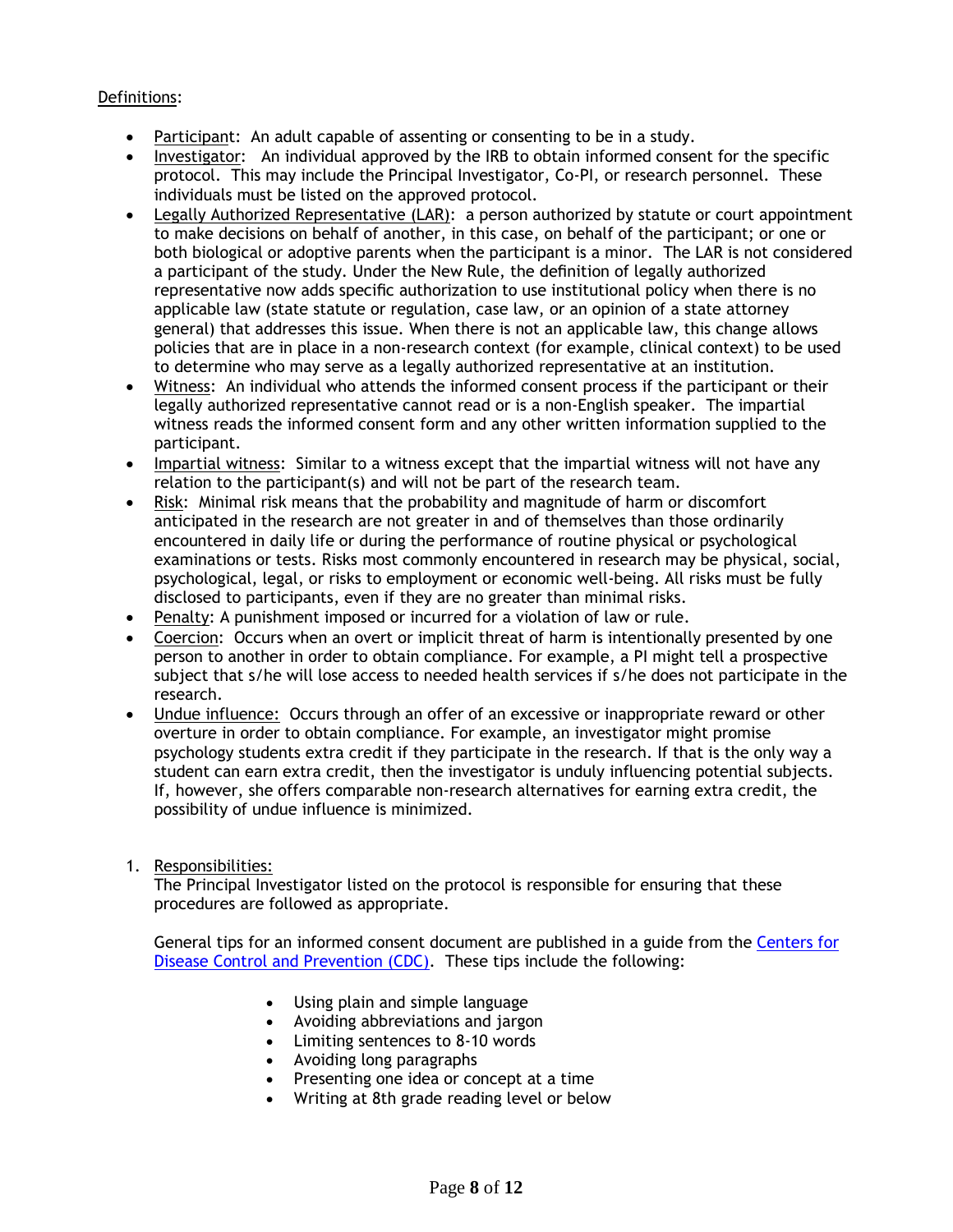The consent form must be approved by the IRB prior to use by the PI on a study. Either the participant or the participant's LAR will have read, understood, and signed the form prior to participation in the study. If minors are involved as participants, the PI will have obtained parental permission and assent from the minor.

- 2. The consent document may be either of the following:
	- a. A written consent document that includes all elements of informed consent as listed above (45 CFR 46.116). The form may be read to the participant(s) or their LAR. The participant will be given adequate time to read through the document before they provide signature.
	- b. A short form consent document stating that the elements of informed consent listed above (45 CFR 46.116) have been presented orally to the participant or their LAR. An impartial witness must be present during the presentation when this method is utilized.

The consent document can be in one of two versions: the standard form of consent or the short form of consent, as described below:

- **A. Consent Process Documented Using the Standard Form of Consent Documentation**
	- 1. The standard form is used when no waiver of documentation of informed consent is used and/or no non-English speaking participants are involved.
		- 2. Templates of a consent document can be found on the [IRB Forms](https://uwosh.edu/sponsoredprograms/irb/forms/) page. The template must be modified by the PI so it fits the study design. The PI must ensure that all required elements of consent and applicable additional elements are included.
		- 3. The consent form must be in a language that is understandable to the participant(s) and, if possible, should be provided to the prospective subject in advance of the consent discussion.
		- 4. If the prospective subject **cannot read** then a witness (impartial witness recommended) must be present during the entire consent discussion to confirm that the information provided on the consent form, along with any other information provided, was appropriately explained and subsequently understood by the participant. If the prospective subject **cannot speak English**, refer to SOP #4: *Non-English Speaking Participants* for appropriate procedure.
		- 5. The consent document will be used as a guide for the verbal explanation of the study. Principal Investigators (or their IRB-approved designees) must fully explain the research intentions to participants, also including the potential risks and benefits that participants may obtain through participation. The PI (or another research personnel on protocol) will follow this procedure for explanation of the research.
		- 6. Following the verbal explanation, the prospective subject will be given adequate time to review the consent document and to ask questions. It is important to note that "adequate time" may even mean hours or days depending on the information exchanged and the time it takes the prospective subject to review that information.
		- 7. Once the individual has had all of their questions answered and has agreed to participate in the study, s/he will sign and date the consent form (the LAR may sign on behalf of the individual). Once the consent document is signed, the individual is considered a participant.
		- 8. Collection of signatures from the participant and witness (if a witness is required) will generally occur at the same time. The PI signature on the consent form is recommended.
		- 9. The PI's signature cannot pre-date the participant's.
		- 10. The participant will be provided with a copy of the consent form for future reference and as a source of contact information for the PI.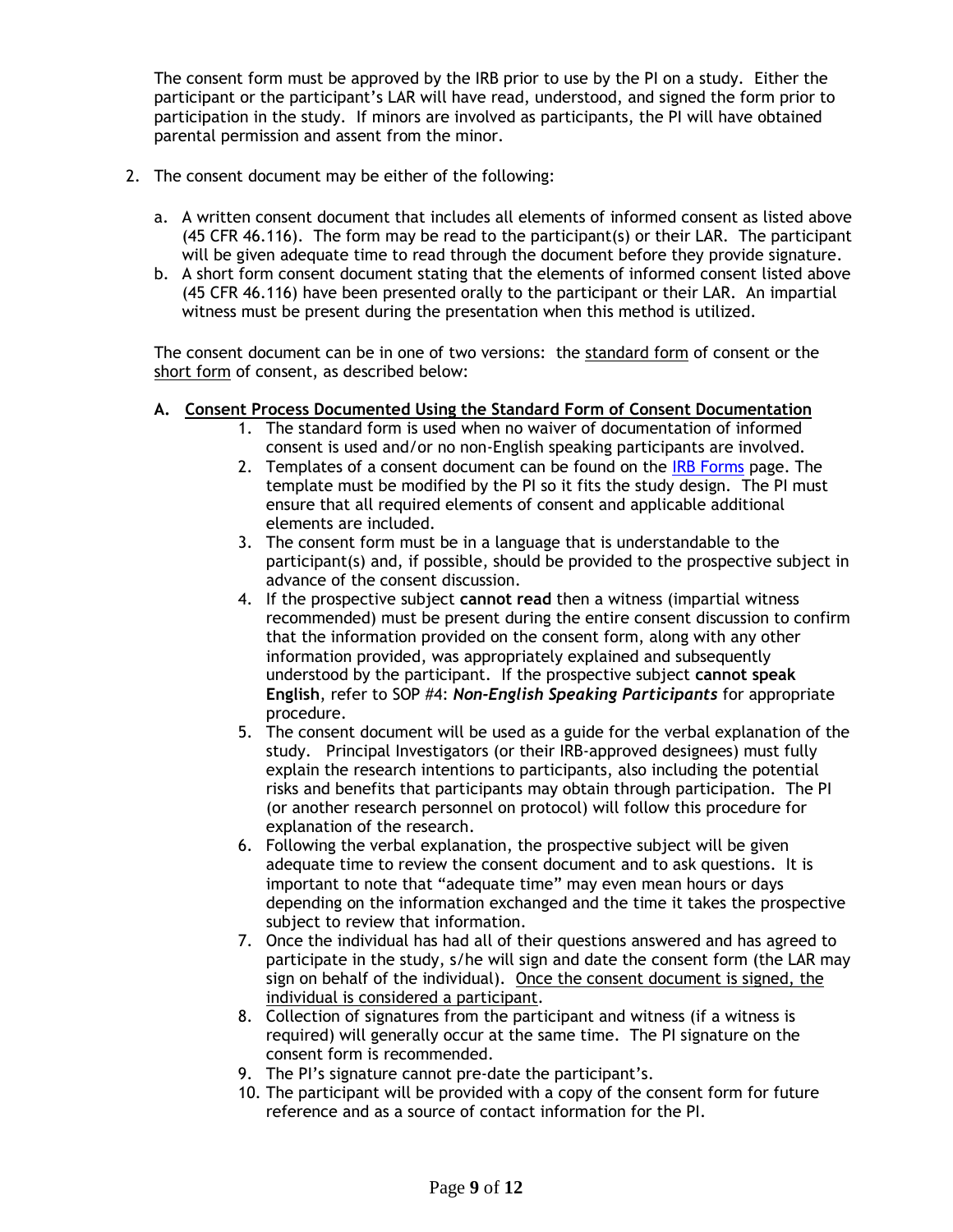- 11. The consent document will include contact information for the PI and faculty supervisor (if applicable). If the PI does not wish to provide their personal contact information they can provide information for their departmental office instead.
- 12. If included, PI signature on the consent form signifies that the participant:
	- a. Meets all study criteria
	- b. Has appropriately consented
	- c. Understands the study requirements
- 13. A witness must be present to observe the consent process when any of the following situations apply:
	- a. When the short form process is used for participants who do not speak English (See SOP #4)
	- b. When obtaining informed consent from a participant (in which the IRB deems capable of providing consent) who can understand the language but is not able to read, write, talk, or is blind. In this case, the individual providing informed consent must be able to indicate approval/disapproval by some other means
		- The method utilized to obtain approval/disapproval must be documented on the consent form by the witness.
		- At the end of the informed consent process, the witness must sign and date the consent form. They will attest that consent was voluntarily given by the participant (or their LAR or guardian) and that no element of influence, coercion or other untoward means of obtaining their consent were utilized.
- 14. When possible, if an individual chooses to withdraw from the study, the individual will be offered a different benefit of equal value to the benefit received by participants (Example: If a student decides to withdraw from a classroom-based research study where extra credit is given for participation, an alternative and equal assignment with similar benefit will be offered to them).

# **B. Consent Process Documented Using the Short Form of Consent Documentation**

- 1. See **[SOP #4:](https://uwosh.edu/sponsoredprograms/irb/sops/)** *Non-English Speaking Participants*
- 2. The short form is used when unanticipated non-English speaking participants are included in the study.
	- a. Note: The use of the short form consent documentation is not intended to be used when a large population of participants lacking proficiency in the English language are involved in the study. If this is the intention, the PI should plan to use consent documents which have been translated into the native language of the participants.
- 3. OHRP offers a [sample short form](http://www.hhs.gov/ohrp/regulations-and-policy/guidance/obtaining-and-documenting-infomed-consent-non-english-speakers/#sample) written consent document for subjects who do not speak English.

### **IX. Special Considerations for Consent**

**A. Individuals with Impaired Consent Capacity and Legally Authorized Representatives** If the participant is an adult and is unable to give his or her own consent, the following procedure must be followed:

- 1. The IRB must have specifically approved the protocol to allow enrollment of adults unable to give consent.
- 2. Consent must be obtained from the participant's Legally Authorized Representative (LAR)

### **B. Informed Consent of Non-English Speaking Subjects**

See SOP #4: Non-English Speaking Participants for information.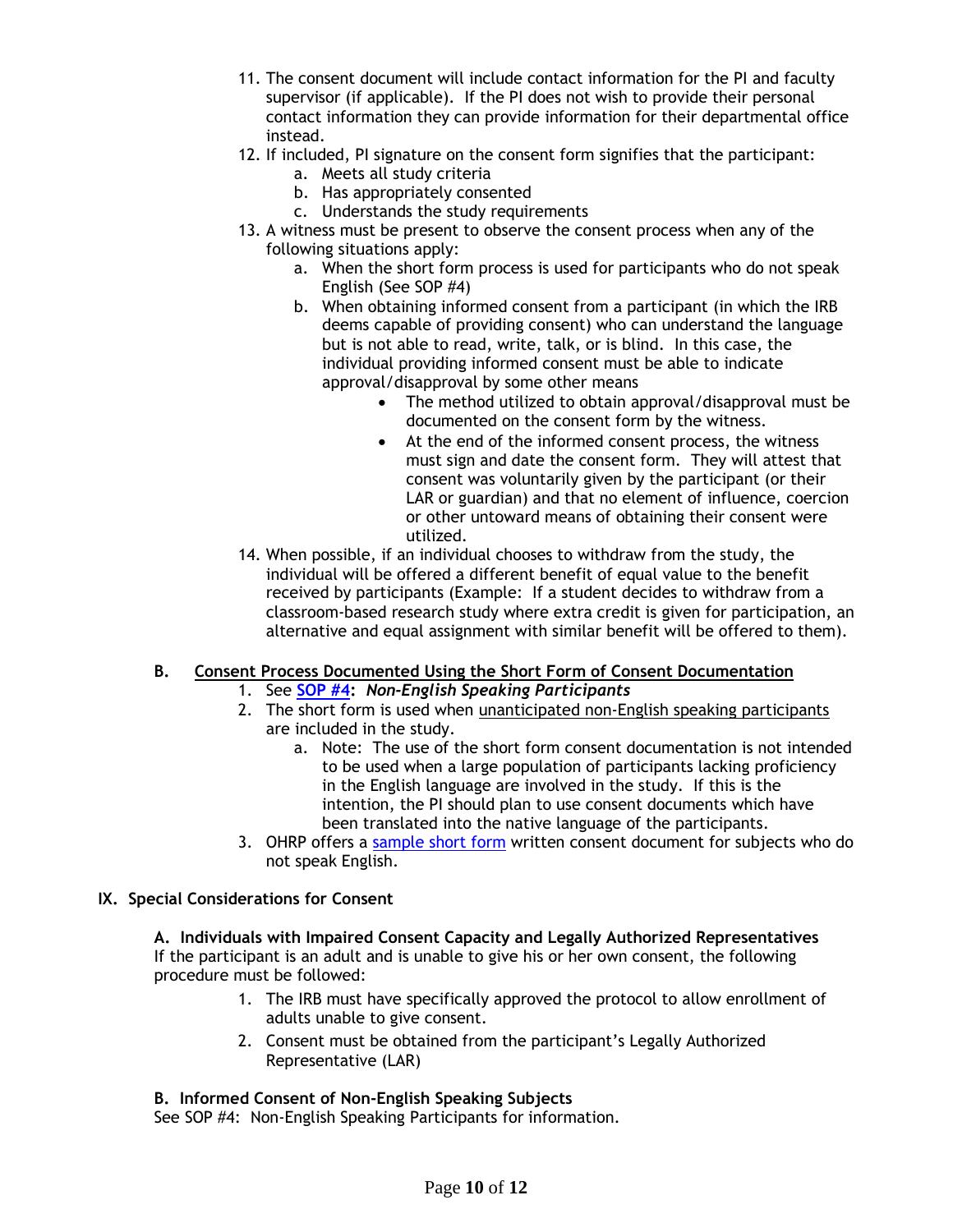# **C. Informed Consent when HIPAA Regulations Apply**

The Health Insurance Portability and Accountability Act (HIPAA) is a complex regulation that affects many researchers. HIPAA is designed to protect the use and disclosure of individually identifiable health information. Principal Investigators planning to use or share protected health information for research purposes must use that information in accordance with HIPAA. Where the Privacy Rule requires patient authorization, voluntary consent is not sufficient to permit a use or disclosure of protected health information unless it also satisfies the requirements of a valid authorization. An authorization is a detailed document that gives covered entities permission to use protected health information for specified purposes.

A HIPAA authorization form must specify a number of elements, including:

- 1. Description of the protected health information to be used and disclosed
- 2. The person authorized to make the use or disclosure
- 3. The person to whom the covered entity may make the disclosure
- 4. An expiration date
- 5. The purpose for which the information may be used or disclosed.

If a PI plans to work with or disclose protected health information, they may choose to request a waiver or alteration of HIPAA Authorization. A waiver or alteration of HIPAA authorization may be granted by the IRB only if **all** of the following criteria are met:

- 1. The use or disclosure of protected health information involves no more than a minimal risk to the privacy of individuals, based on, at least, the presence of the following elements:
	- a. an adequate plan to protect the identifiers from improper use and disclosure;
	- b. an adequate plan to destroy the identifiers at the earliest opportunity consistent with conduct of the research, unless there is a health or research justification for retaining the identifiers or such retention is otherwise required by law; and
	- c. adequate written assurances that the protected health information will not be reused or disclosed to any other person or entity, except as required by law, for authorized oversight of the research project, or for other research for which the use or disclosure of protected health information would be permitted by this subpart;
- 2. The research could not practicably be conducted without the waiver or alteration; and
- 3. The research could not practicably be conducted without access to and use of the protected health information.
- 4. Please see the UWO IRB consent template language HIPAA Authorization on the website [IRB Forms](https://uwosh.edu/sponsoredprograms/irb/forms/)**.**

### **D. Informed Consent when FERPA Regulations Apply**

The Family Educational Rights and Privacy Act (FERPA) is a Federal law administered by the U.S. Department of Education; 34 CFR Part 99 and applies to all educational agencies and institutions that receive federal funding. FERPA aims to protect the privacy of Student Education Records. Researchers wishing to use FERPA protected student education records for research purposes must follow additional consent requirements. Education records include any record containing personally identifiable information (PII) directly related to the student. PII is not limited to name, but may include indirect identifiers as well. Please see IRB SOP#10 [for Guidance on FERPA.](https://uwosh.edu/sponsoredprograms/irb/sops/)

#### **Consent:**

Use of educational records for research purposes requires consent. Consent form must include the following to comply with FERPA:

• Specify the records to be disclosed;